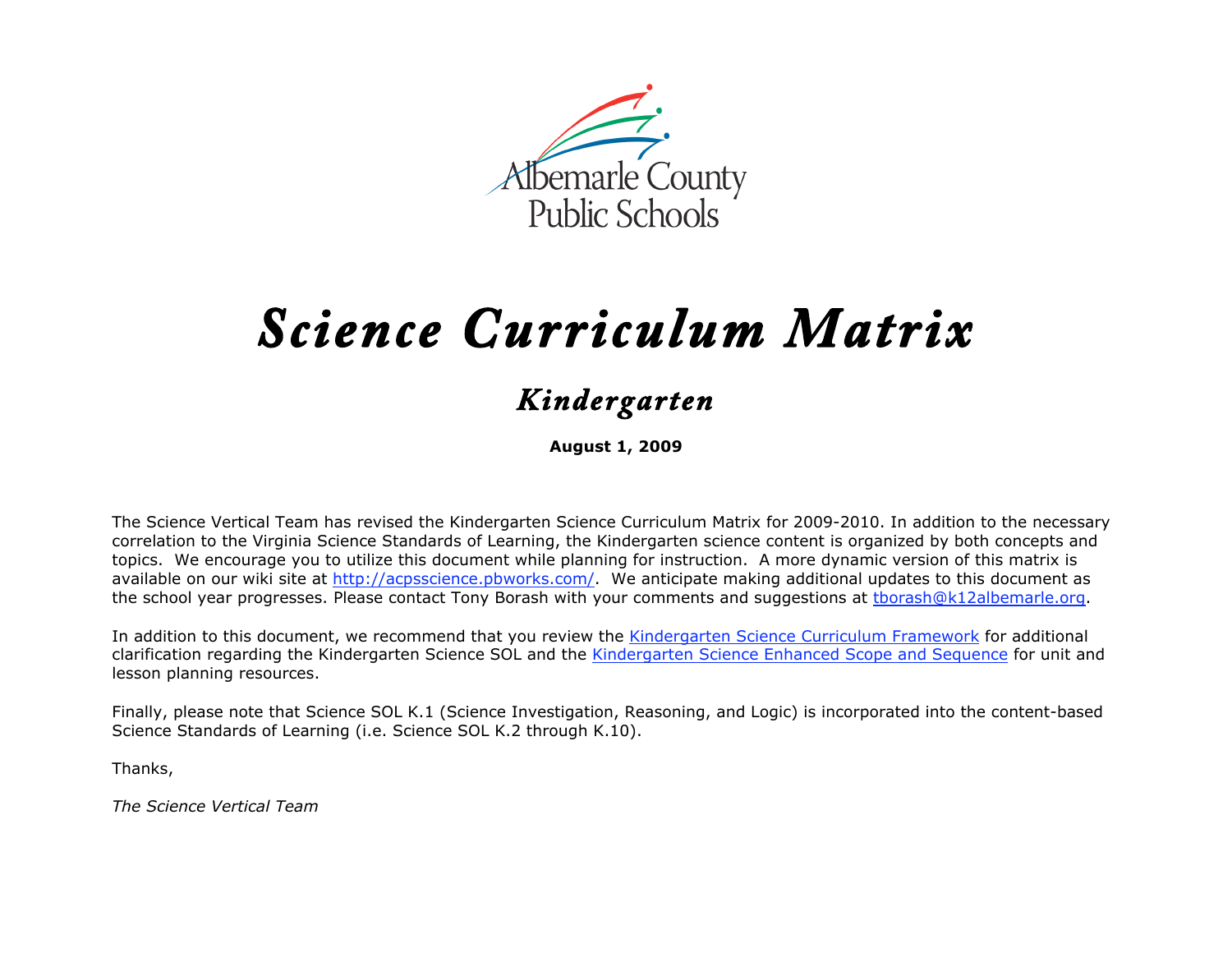## **Scientific Investigation, Reasoning, and Logic**

#### **GRADE:** Kindergarten **CONCEPT:** SCALE: Properties **ENDURING UNDERSTANDING:** Properties characterize objects, organisms, and substances.

| <b>Essential Understandings</b>                                                                                                                                                                                                                                                                  | <b>Assessment Samples - SOL/Blooms</b>                                                                                                                                                                                                                                                                                                                                                                                                                                                                                                                                                                                                                                                                                                                                                                                                                                                                                                                                                                                                                                                                                                                                                                                                                                                 | <b>Vocabulary</b>                                                                                                                                                                                  |
|--------------------------------------------------------------------------------------------------------------------------------------------------------------------------------------------------------------------------------------------------------------------------------------------------|----------------------------------------------------------------------------------------------------------------------------------------------------------------------------------------------------------------------------------------------------------------------------------------------------------------------------------------------------------------------------------------------------------------------------------------------------------------------------------------------------------------------------------------------------------------------------------------------------------------------------------------------------------------------------------------------------------------------------------------------------------------------------------------------------------------------------------------------------------------------------------------------------------------------------------------------------------------------------------------------------------------------------------------------------------------------------------------------------------------------------------------------------------------------------------------------------------------------------------------------------------------------------------------|----------------------------------------------------------------------------------------------------------------------------------------------------------------------------------------------------|
| Students should understand:<br>• A particular sensing organ is<br>associated with each of the<br>five senses (eyes, ears, nose,<br>tongue, and skin).<br>• Using the senses we can make<br>careful observations about the<br>world and communicate those<br>observations through<br>descriptors. | Knowledge/Comprehension Level<br>• Smell an unknown odor and find its match. This activity also incorporates<br>SOL K.1 a, b, and e.<br>• Have students draw the sensory organ that helps them find out more about<br>each of the following:<br>o The sound of a bird singing<br>$\circ$ The taste of a strange vegetable<br>o The smell of spoiled milk<br>o The feel of a fuzzy kitten<br>o The sound of your parent calling you<br>o The smell of mom's new perfume<br>Make a tape of common community sounds (e.g., cars honking, people<br>$\bullet$<br>cheering, dogs barking, and rain falling) and make picture cards to match.<br>Play the tape and have students match the sound to the object. This activity<br>also incorporates SOL K.1 a and e.<br><b>Application/Analysis Level</b><br>• Research how nocturnal animals (bats or owls, for example) use their sense<br>of hearing and compare/contrast this knowledge with how daytime animals<br>(rabbits, for example) use their sense of hearing for hunting and self-<br>defense.<br><b>Synthesis/Evaluation Level</b><br>• Have students create a new product or food. They can then use describing<br>words to tell you how it feels, what it tastes like, whether it is rough or<br>smooth, bright or dull, etc. | sensing organs<br>sight<br>sound<br>smell<br>taste<br>touch<br>sweet<br>sour<br><b>bitter</b><br>salty<br>rough<br>smooth<br>bright<br>dull<br>loud<br>soft<br>hard<br>sort<br>cold<br>warm<br>hot |

**SOL: K.2** Students will investigate and understand that humans have senses that allow one to seek, find, take in, and react or respond to information in order to learn about one's surroundings.

- (a) Five senses and corresponding sensing organs (taste tongue, touch skin, smell nose, hearing ears, and sight eyes); and
- (b) Sensory descriptors (sweet, sour, bitter, salty, rough/smooth, hard/soft, cold, warm, hot, loud/soft, high/low, bright/dull).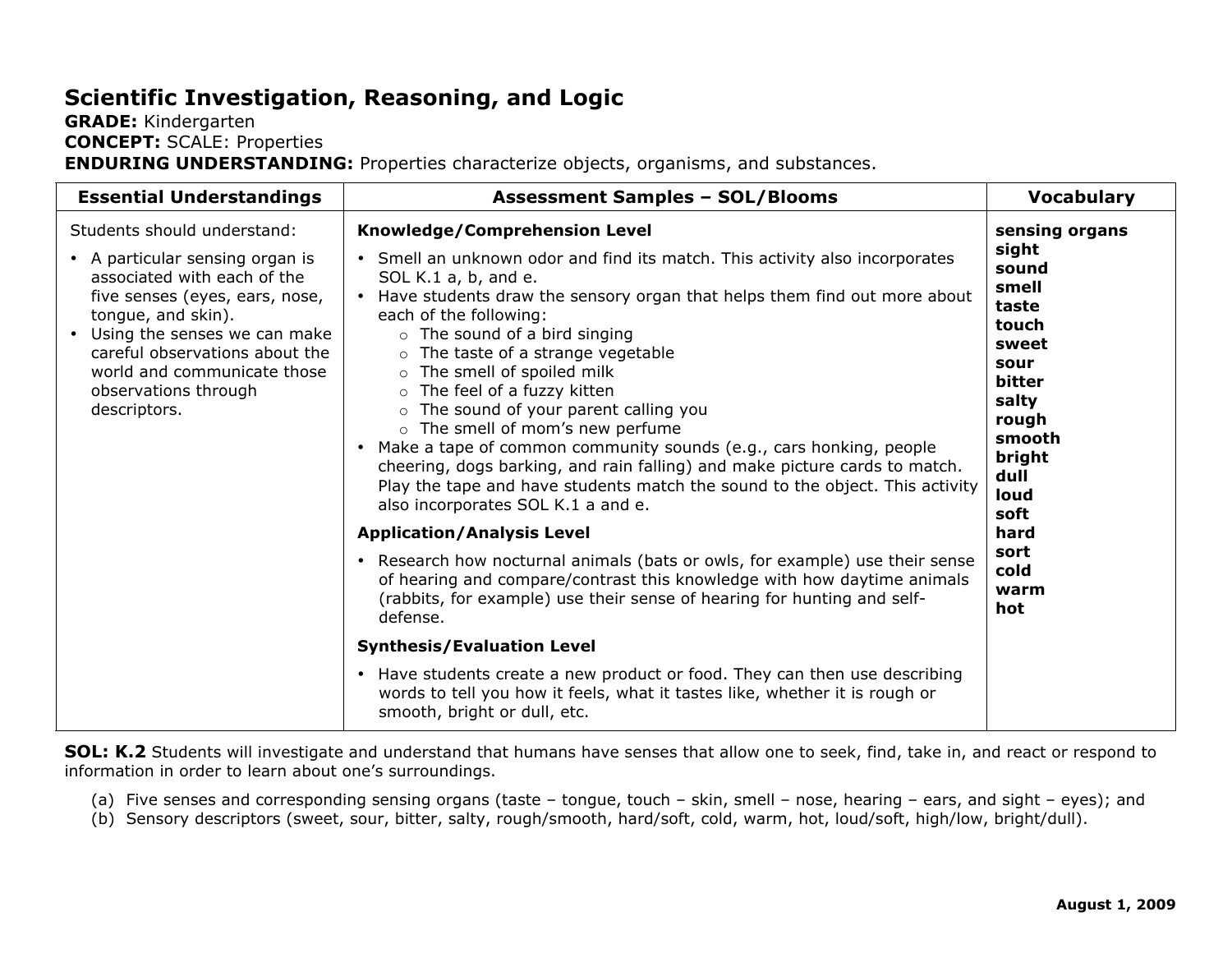## **Physical Science: Force, Motion, and Energy**

**GRADE:** Kindergarten **CONCEPT:** CHANGE and CONSTANCY: Cause and Effect **ENDURING UNDERSTANDING:** Observable changes occur in nature, and inferences can be made to explain their causes.

| <b>Essential Understandings</b>                                                                                                                                                                                   | <b>Assessment Samples - SOL/Blooms</b>                                                                                                                                                                                                                                                                                                                                                                                                                                                 | <b>Vocabulary</b>                                     |
|-------------------------------------------------------------------------------------------------------------------------------------------------------------------------------------------------------------------|----------------------------------------------------------------------------------------------------------------------------------------------------------------------------------------------------------------------------------------------------------------------------------------------------------------------------------------------------------------------------------------------------------------------------------------------------------------------------------------|-------------------------------------------------------|
| Students should understand:<br>• Magnets will attract certain<br>metals (iron-bearing, nickel,<br>and cobalt).<br>Magnets have an effect on                                                                       | Knowledge/Comprehension Level<br>Students will explore with magnets and label if the item attracts or repels to<br>$\bullet$<br>the magnet. (See Appendix A.) This activity also incorporates SOL K.1 e.<br>Students will compare and contrast the difference between the vocabulary<br>words: push, pull, attract, and repel. (See Appendix B.) This activity also                                                                                                                    | attraction<br>non attraction<br>repel<br>push<br>pull |
| some items, causing them to<br>move. Some items are not<br>affected by magnets and<br>remain stationary.<br>• Because some metals are<br>attracted to magnets, they                                               | incorporates SOL K.1 c.<br><b>Application/Analysis Level</b><br>Compare objects that attract to objects that do not attract. What do you<br>notice? Why? This activity also incorporates SOL K.1 g.<br><b>Synthesis/Evaluation Level</b>                                                                                                                                                                                                                                               | metal<br>non-metal                                    |
| have many simple useful<br>applications in the home.<br>• The force of a magnet can<br>move something without<br>actually touching it.<br>• Repulsion is the force that<br>pushes like poles of magnets<br>apart. | Using all the information that students know about magnets, they will<br>observe and make predictions to decide whether a piece of aluminum can<br>attract or repel a magnet. Students will then use a variety of magnets to<br>test out their hypothesis. (See Appendix C.) This activity also incorporates<br>SOL K.1 $a, b, e,$ and $g.$<br>• Create a list of rules to explain how magnets attract to some things but not<br>to others. This activity also incorporates SOL K.1 c. |                                                       |

**SOL: K.3** The student will investigate and understand that magnets have an effect on some materials, make some things move without touching them, and have useful applications.

- (a) Attraction/no attraction, push/pull, attract/repel, and metal/nonmetal; and
- (b) Useful applications (refrigerator magnet, can opener, magnetized screwdriver, and magnetic games).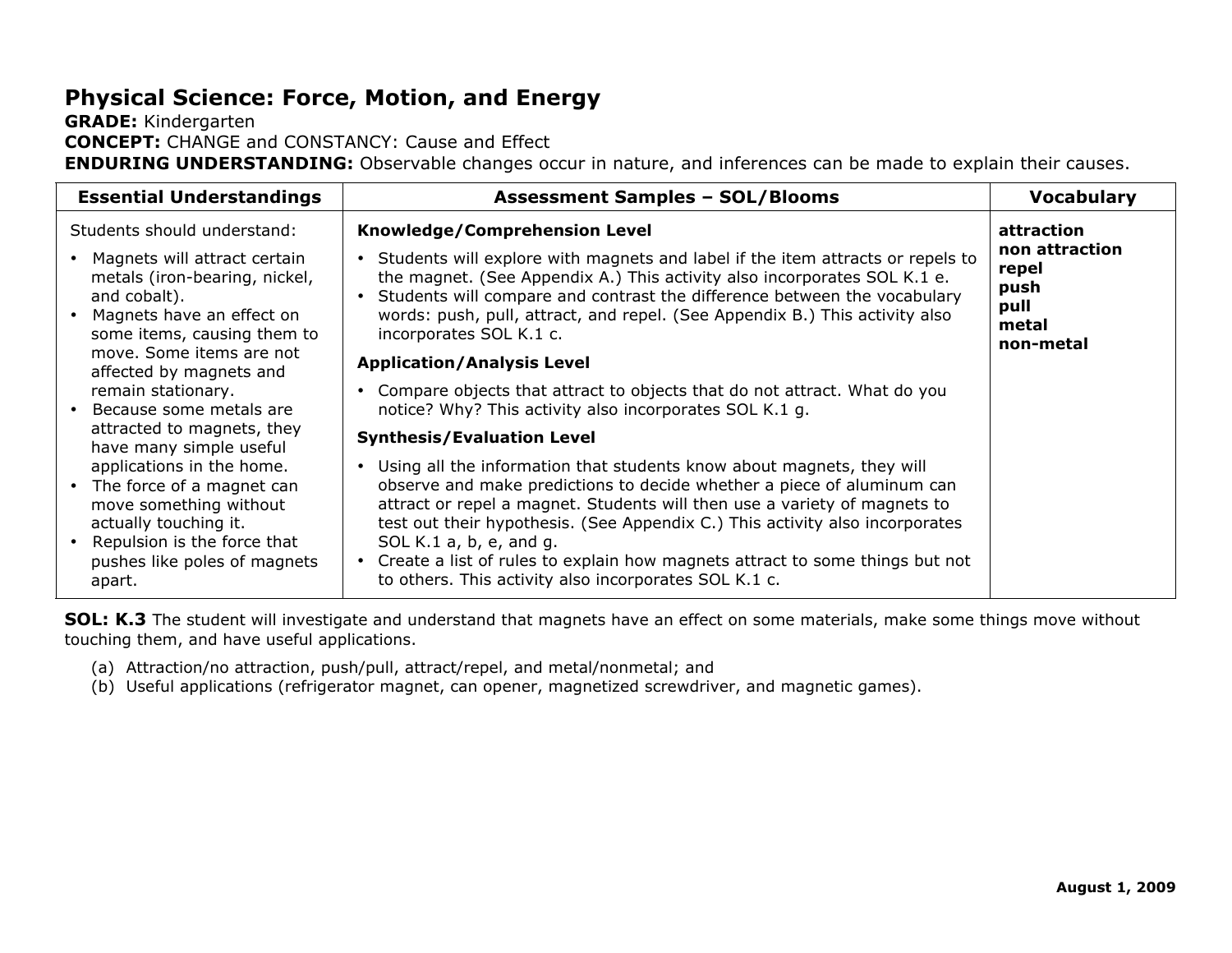SOL K.3 – Appendix A

**Name: \_\_\_\_\_\_\_\_\_\_\_\_\_\_\_\_\_\_\_\_\_\_**

**Think about your work with magnets. Complete the chart by drawing some objects.**

| Things that a magnet CAN<br>pick up (does attract): | Things that a magnet CANNOT<br>pick up (does not attract): |
|-----------------------------------------------------|------------------------------------------------------------|
|                                                     |                                                            |
|                                                     |                                                            |
|                                                     |                                                            |
|                                                     |                                                            |
|                                                     |                                                            |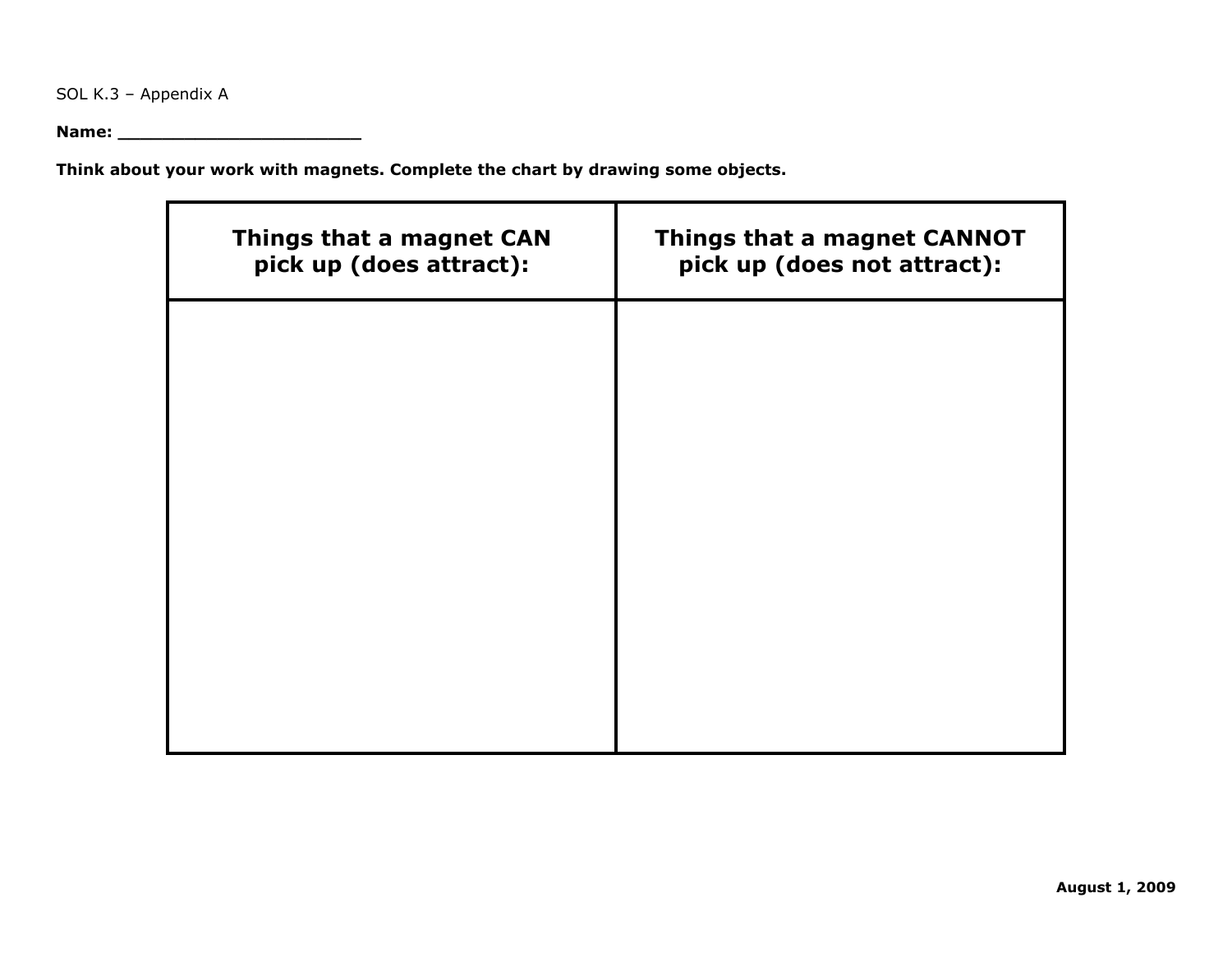SOL K.3 – Appendix B

**Name: \_\_\_\_\_\_\_\_\_\_\_\_\_\_\_\_\_\_\_\_\_\_\_\_**

#### **Magnet Vocabulary**

**Use pictures and words to tell what you know about each idea.**

| <b>Attract</b> | <b>Repel</b> |
|----------------|--------------|
| Push           | Pull         |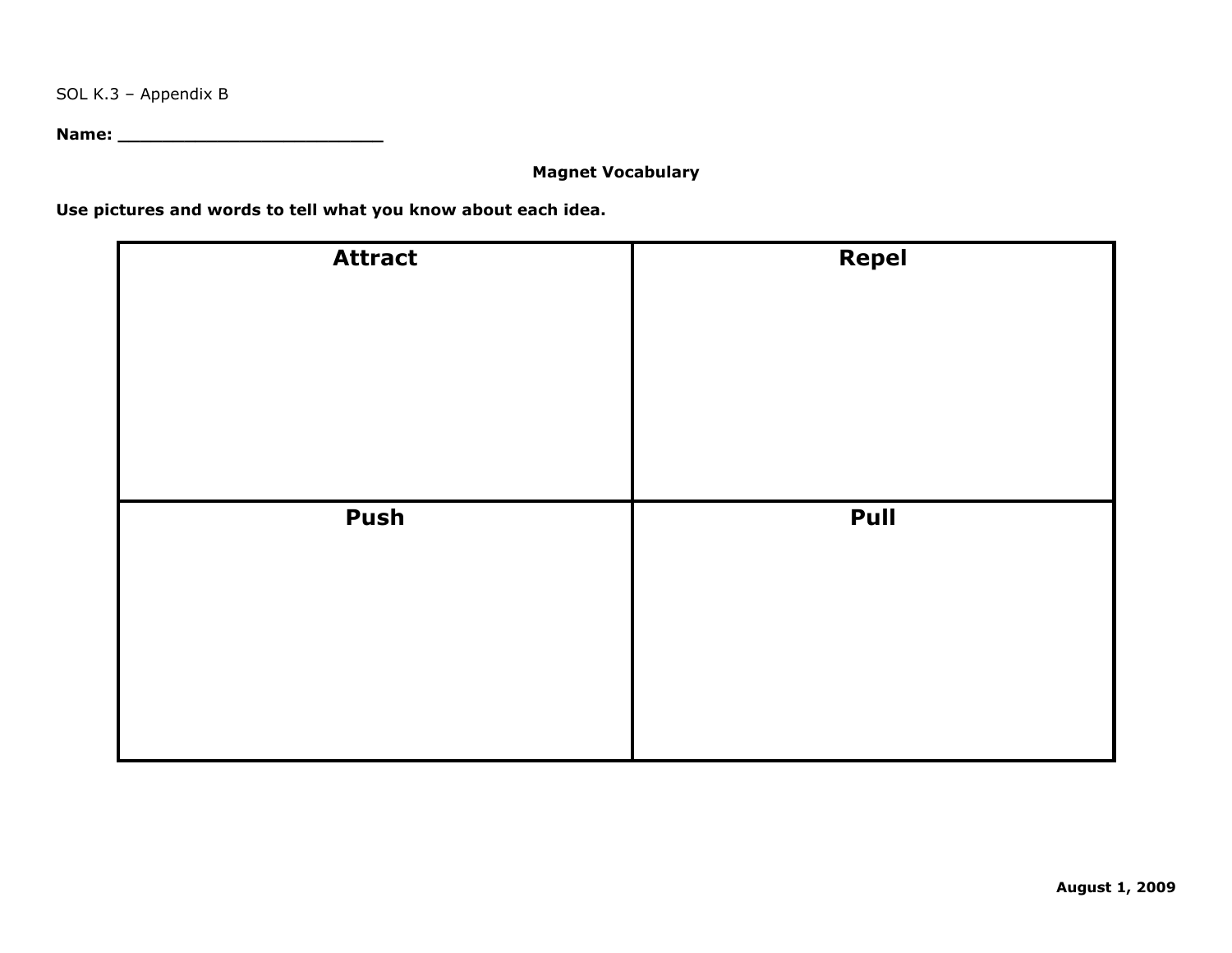| magnetic?            | Is this aluminum can |  |
|----------------------|----------------------|--|
| <b>Predictions:</b>  |                      |  |
| <b>Observations:</b> |                      |  |
|                      |                      |  |

Image: Clipart.com. 19 September 2006. <**www.clipart.com>**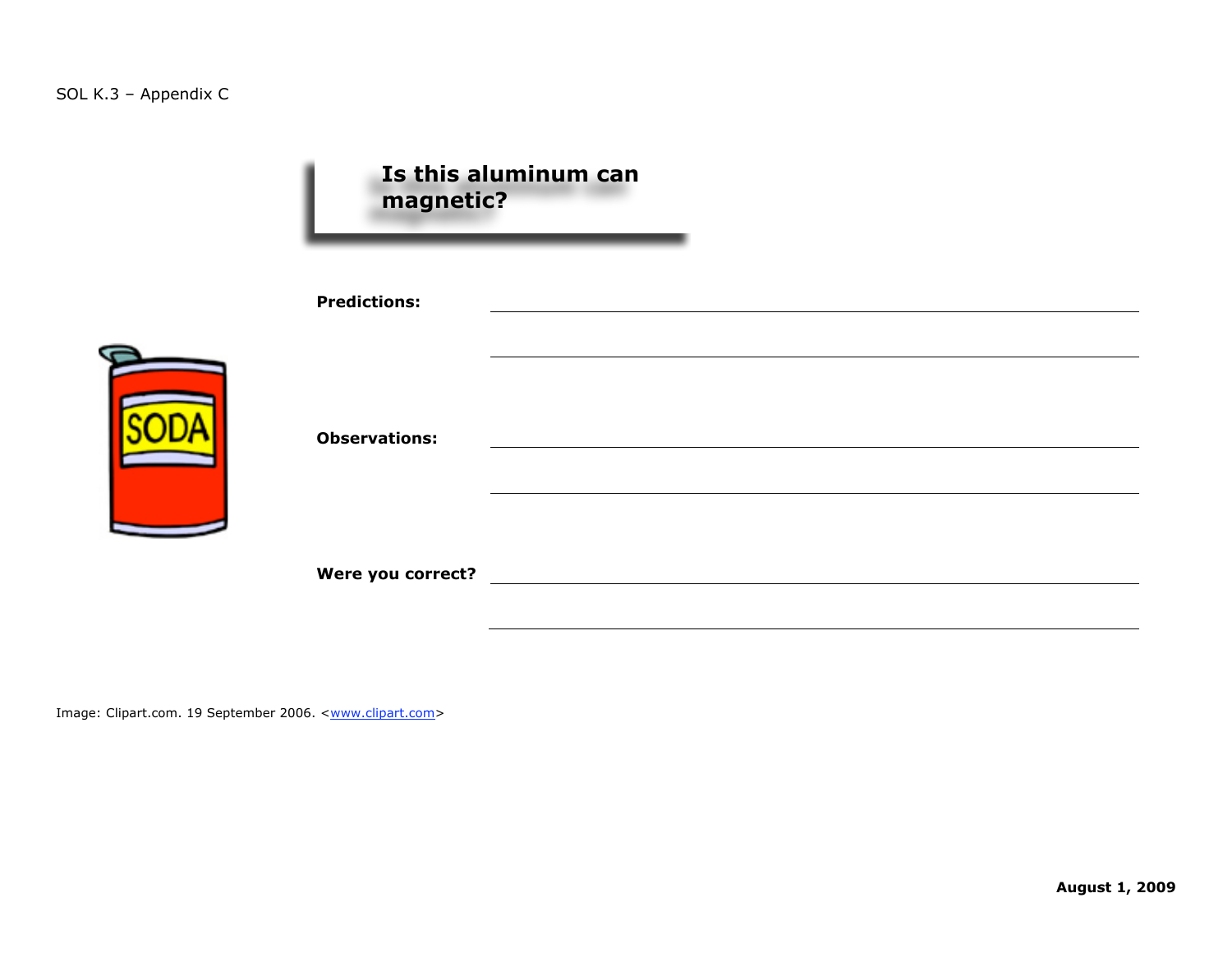## **Physical Science: Matter**

#### **GRADE:** Kindergarten **CONCEPT:** Scale: Properties **ENDURING UNDERSTANDING:** Properties characterize objects, organisms, and substances.

| <b>Essential Understandings</b>                                                                                                                                                                                                    | <b>Assessment Samples - SOL/Blooms</b>                                                                                                                                                                                                                                                                                                                            | <b>Vocabulary</b>                                                                        |
|------------------------------------------------------------------------------------------------------------------------------------------------------------------------------------------------------------------------------------|-------------------------------------------------------------------------------------------------------------------------------------------------------------------------------------------------------------------------------------------------------------------------------------------------------------------------------------------------------------------|------------------------------------------------------------------------------------------|
| Students should understand:<br>• An object may have many<br>properties that can be<br>observed and described.<br>Objects can be described<br>readily in terms of color,<br>shape, and texture.                                     | Knowledge/Comprehension Level<br>. Show students colored cards; students should be able to name each color.<br>Have students sort objects into property categories.<br><b>Application/Analysis Level</b><br>Give students two objects. Have them name or list differences between<br>those two items. (Differences should include texture, weight, and position.) | color<br>triangle<br>square<br>rectangle<br>flexible<br>stiff<br>straight                |
| An object can be described<br>according to its position<br>relative to another object and<br>its motion.<br>• Two different objects can have<br>some of the same physical<br>properties and some different<br>physical properties. | <b>Synthesis/Evaluation Level</b><br>Create a way to measure the perimeter of the classroom. How would you<br>measure it if you could not use a yardstick?                                                                                                                                                                                                        | curved<br>big<br>little<br>heavy<br>light<br>over<br>under<br>in<br>out<br>left<br>right |

**SOL: K.4** The student will investigate and understand that the position, motion, and physical properties of an object can be described.

- (a) Colors (red, orange, yellow, green, blue, purple), white, and black;
- (b) Shapes (circle, triangle, square, and rectangle) and forms (flexible/stiff, straight/curved);
- (c) Textures (rough/smooth) and feel (hard/soft);
- (d) Relative size and weight (big/little, large/small, heavy/light, wide/thin, long/short); and
- (e) Position (over/under, in/out, above/below, left/right) and speed (fast/slow).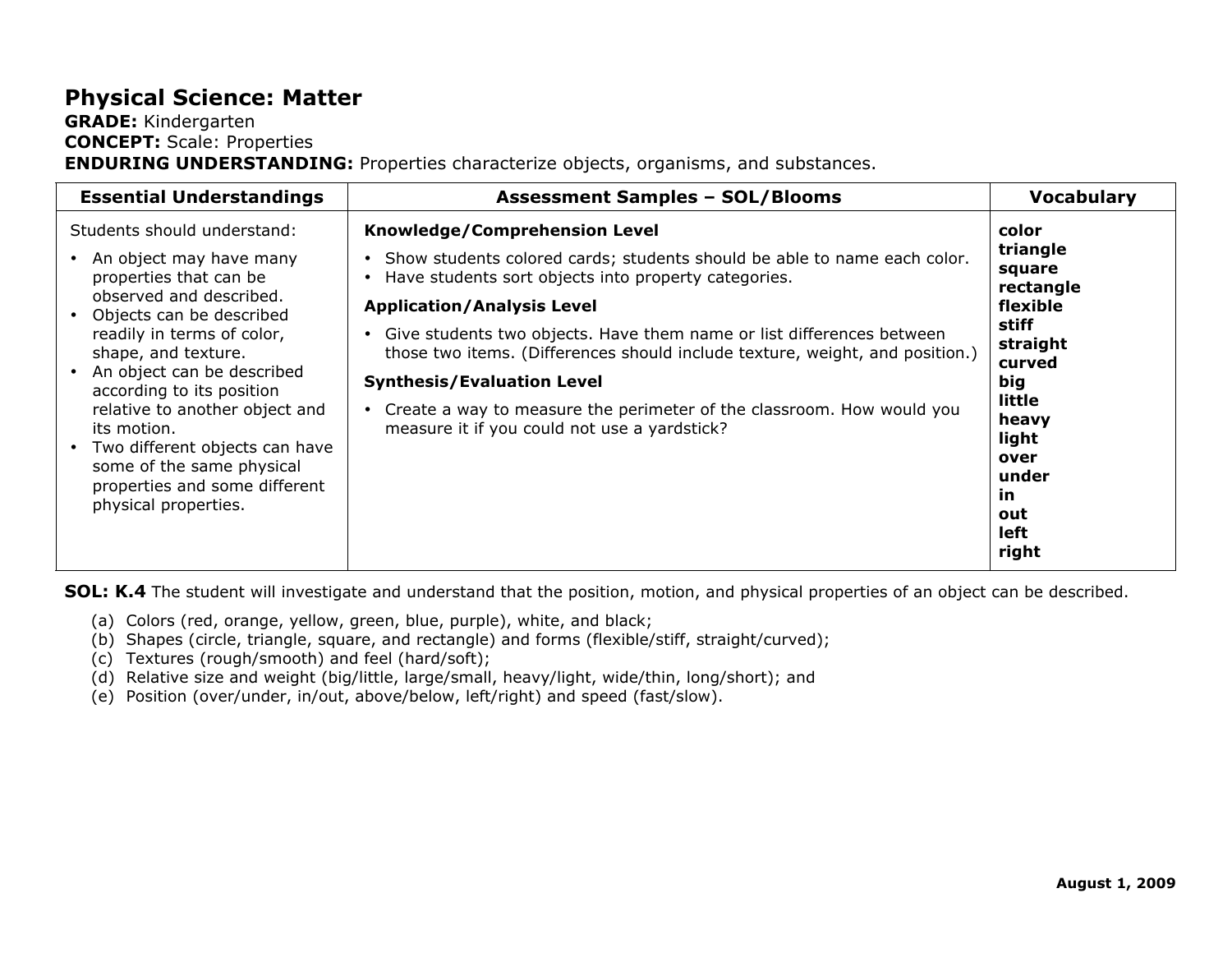## **Physical Science: Matter**

#### **GRADE:** Kindergarten **CONCEPT:** SCALE: Properties **ENDURING UNDERSTANDING:** Properties characterize objects, organisms, and substances.

| <b>Essential Understandings</b>                                                                                                                                                                                                                                                  | <b>Assessment Samples - SOL/Blooms</b>                                                                                                                                                                                                                                                                                                                                                                                                                                                                                                                     | <b>Vocabulary</b>                                 |
|----------------------------------------------------------------------------------------------------------------------------------------------------------------------------------------------------------------------------------------------------------------------------------|------------------------------------------------------------------------------------------------------------------------------------------------------------------------------------------------------------------------------------------------------------------------------------------------------------------------------------------------------------------------------------------------------------------------------------------------------------------------------------------------------------------------------------------------------------|---------------------------------------------------|
| Students should understand:<br>• Water can be a solid, liquid, or<br>a qas.<br>• The state of water can be<br>changed by heating or cooling<br>it.<br>• The natural flow of water is<br>from a higher to a lower level.<br>• Some objects float in water<br>while others do not. | Knowledge/Comprehension Level<br>Sort items into sink or float categories. This activity also incorporates SOL<br>$K.1$ e and f.<br><b>Application/Analysis Level</b><br>• Give the students two objects. Have students predict whether the items will<br>sink or float and justify their answers. Then test. Were they correct? This<br>activity also incorporates SOL K.1 a, g, and i.<br>• Compare water as a solid and a liquid.<br><b>Synthesis/Evaluation Level</b><br>• Create a list of rules to explain why some things float and some sink. This | solid<br>liquid<br>gas<br>stream<br>sink<br>float |
|                                                                                                                                                                                                                                                                                  | activity also incorporates SOL K.1 c.                                                                                                                                                                                                                                                                                                                                                                                                                                                                                                                      |                                                   |

**SOL: K.5** The student will investigate and understand that water flows and has properties that can be observed and tested.

- (a) Water occurs in different states (solid, liquid, gas);
- (b) The natural flow of water is downhill; and
- (c) Some materials float in water, while others sink.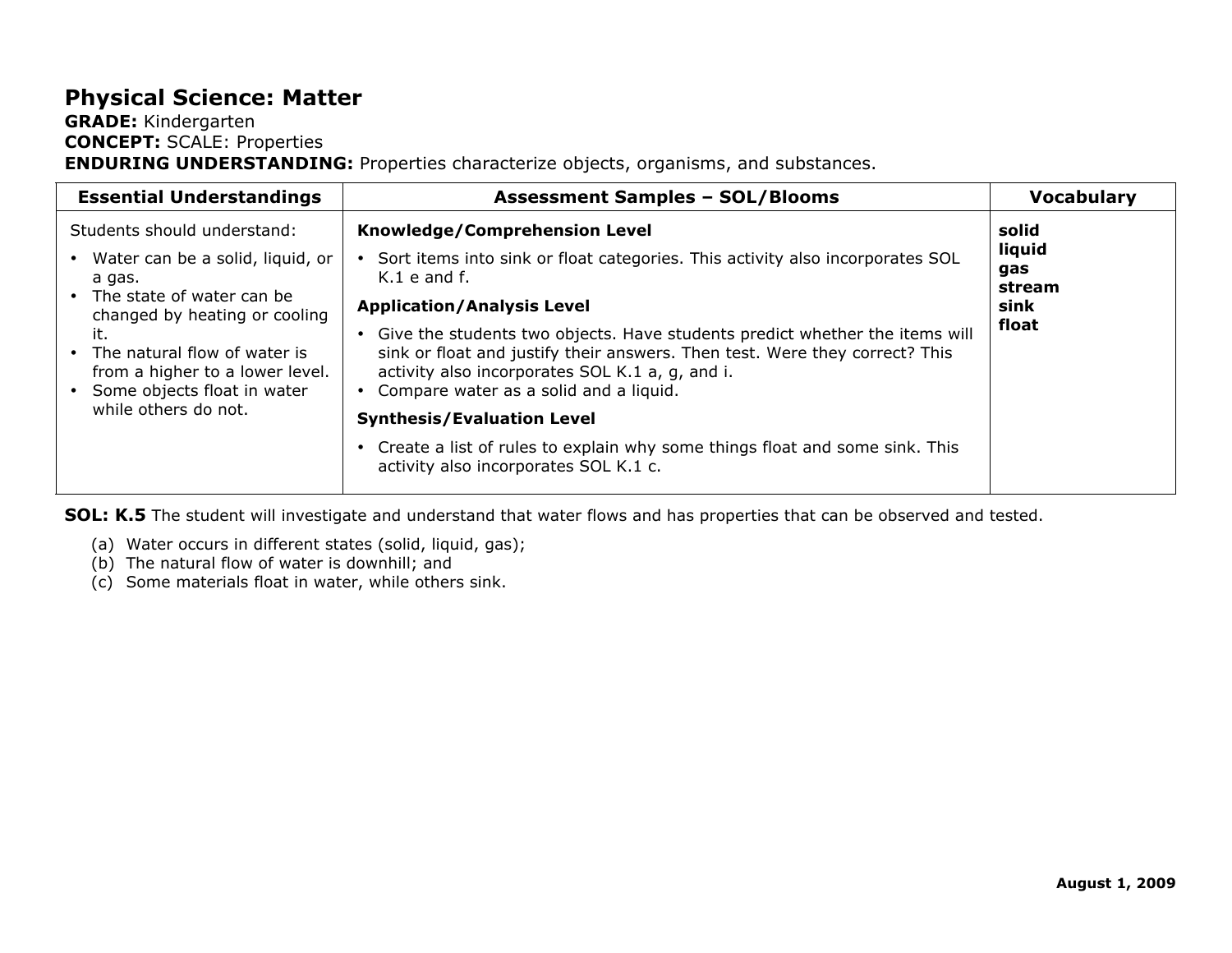## **Life Science: Life Processes**

#### **GRADE:** Kindergarten **CONCEPT:** CHANGE and CONSTANCY: Cause and Effect **ENDURING UNDERSTANDING:** Observable changes occur in nature, and inferences can be made to explain their causes.

| <b>Essential Understandings</b>                                                                                                                                                                                                                                                                                                                                        | <b>Assessment Samples - SOL/Blooms</b>                                                                                                                                                                                                                                                                                                                                                                                                                                                                                                                                                                                                                                                                                     | <b>Vocabulary</b>                                                                          |
|------------------------------------------------------------------------------------------------------------------------------------------------------------------------------------------------------------------------------------------------------------------------------------------------------------------------------------------------------------------------|----------------------------------------------------------------------------------------------------------------------------------------------------------------------------------------------------------------------------------------------------------------------------------------------------------------------------------------------------------------------------------------------------------------------------------------------------------------------------------------------------------------------------------------------------------------------------------------------------------------------------------------------------------------------------------------------------------------------------|--------------------------------------------------------------------------------------------|
| Students should understand:<br>• Plants and animals change as<br>they grow.<br>• Plants and animals need food,<br>water, and air (oxygen) to<br>live. (Many animals and plants<br>that live in water use the<br>oxygen that is dissolved in the<br>water.)<br>• Plants and animals live and<br>die. This is part of the life<br>cycle.<br>Many offspring of plants and | Knowledge/Comprehension Level<br>Give students a picture of an animal and then have them draw a line to the<br>things that the animal would need to survive. (See Appendix A.) This<br>activity also incorporates SOL K.1 c.<br>• Have students build a model of a life cycle with given pictures. This activity<br>also incorporates SOL K.1 h.<br><b>Application/Analysis Level</b><br>Give students a picture of an animal and a person. Have them compare and<br>contrast the different needs of an animal and a person in a Venn diagram.<br>This activity also incorporates SOL K.1 h.<br>Have students find pictures of plants and build a model of the plant life cycle<br>(flower, root, stem, leaves) and label. | Life cycles<br>Survival<br>Food<br>Water<br>Air<br>Root<br><b>Stem</b><br>Leaves<br>flower |
| animals are like their parents<br>but not identical to them.                                                                                                                                                                                                                                                                                                           | <b>Synthesis/Evaluation Level</b>                                                                                                                                                                                                                                                                                                                                                                                                                                                                                                                                                                                                                                                                                          |                                                                                            |
|                                                                                                                                                                                                                                                                                                                                                                        | • Have students explain the importance of basic needs and then explain what<br>would happen at the beginning or end of an animal's life cycle.<br>• Have students illustrate the life cycle of a butterfly and then explain what<br>would happen if the caterpillar did not get enough food.                                                                                                                                                                                                                                                                                                                                                                                                                               |                                                                                            |

**SOL: K.6** The student will investigate and understand basic needs and life processes of plants and animals. Key concepts include:

- (a) Living things change as they grow, and they need food, water, and air to survive;
- (b) Plants and animals live and die (go through a life cycle); and
- (c) Offspring of plants and animals are similar, but not identical to their parents or to one another.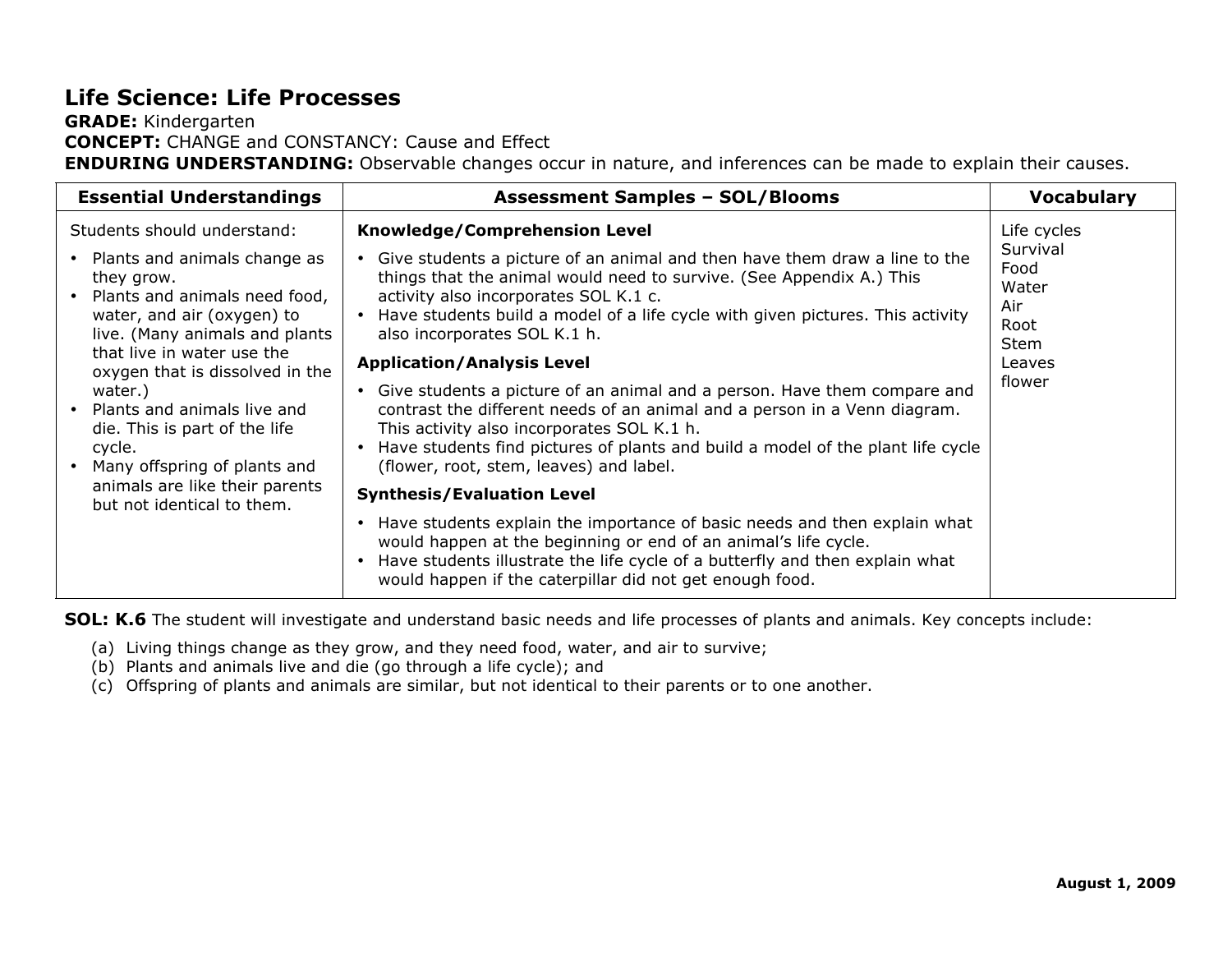#### SOL K.6 – Appendix A

#### **What does the dog NEED to live?**

Draw a line from the dog to everything he needs.



A.

B.

C.







D. Air

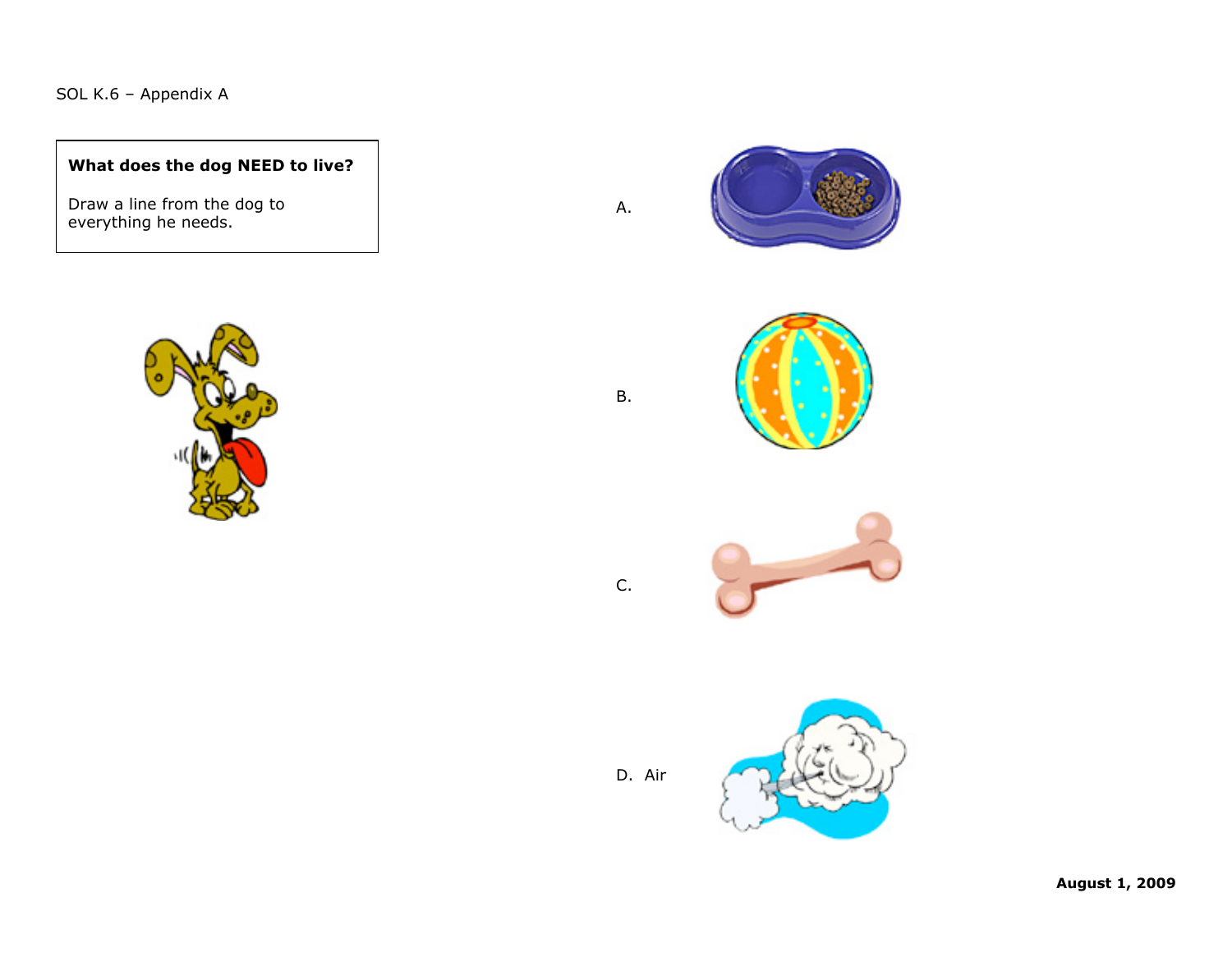## **Earth Science: Interrelationships in Earth/Space Systems**

#### **GRADE:** Kindergarten **CONCEPT:** SCALE: Properties **ENDURING UNDERSTANDING:** Properties characterize objects, organisms, and substances.

| <b>Essential Understandings</b>                                                                                     | <b>Assessment Samples - SOL/Blooms</b>                                                                                                                                                                               | <b>Vocabulary</b> |
|---------------------------------------------------------------------------------------------------------------------|----------------------------------------------------------------------------------------------------------------------------------------------------------------------------------------------------------------------|-------------------|
| Students should understand:                                                                                         | Knowledge/Comprehension Level                                                                                                                                                                                        | shadow            |
| A shadow is an image of an<br>object created when light is<br>blocked by that object.<br>Shadows can occur whenever | Have students complete the Me and My Shadow! worksheet to show how a<br>shadow is made. (See Appendix A.) Have them include the light, object, and<br>shadow. See that they have each item in the correct alignment. | light             |
| light is present.                                                                                                   | <b>Application/Analysis Level</b>                                                                                                                                                                                    |                   |
| People can make shadows.<br>Living and nonliving things                                                             | • Show two shadows. Have students analyze shadows and guess what the<br>objects are. This activity also incorporates SOL K.1 e.                                                                                      |                   |
| can make shadows.                                                                                                   | <b>Synthesis/Evaluation Level</b>                                                                                                                                                                                    |                   |
|                                                                                                                     | Which will create a darker shadow: a can of soda or a transparent bottle of<br>soda? Why? Defend your answer.                                                                                                        |                   |

**SOL: K.7** The student will investigate and understand that shadows occur when light is blocked by an object.

- (a) Shadows occur in nature when sunlight is blocked by an object; and
- (b) Shadows can be produced by blocking artificial light sources.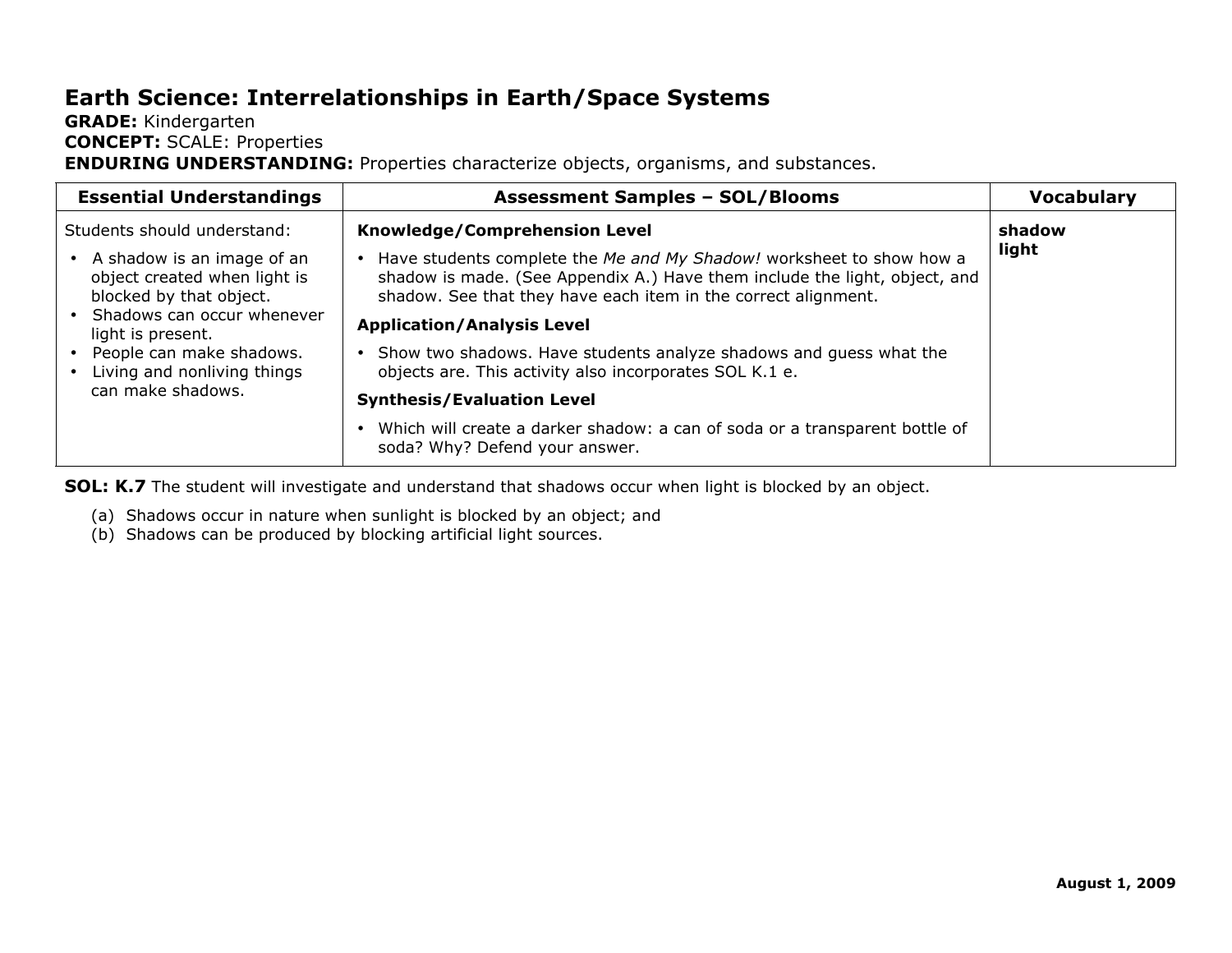SOL K.7 – Appendix A

#### **Me and My Shadow!**

Draw a picture of you and your shadow on a bright sunny day. Think about where to draw the sun and what your shadow might look like.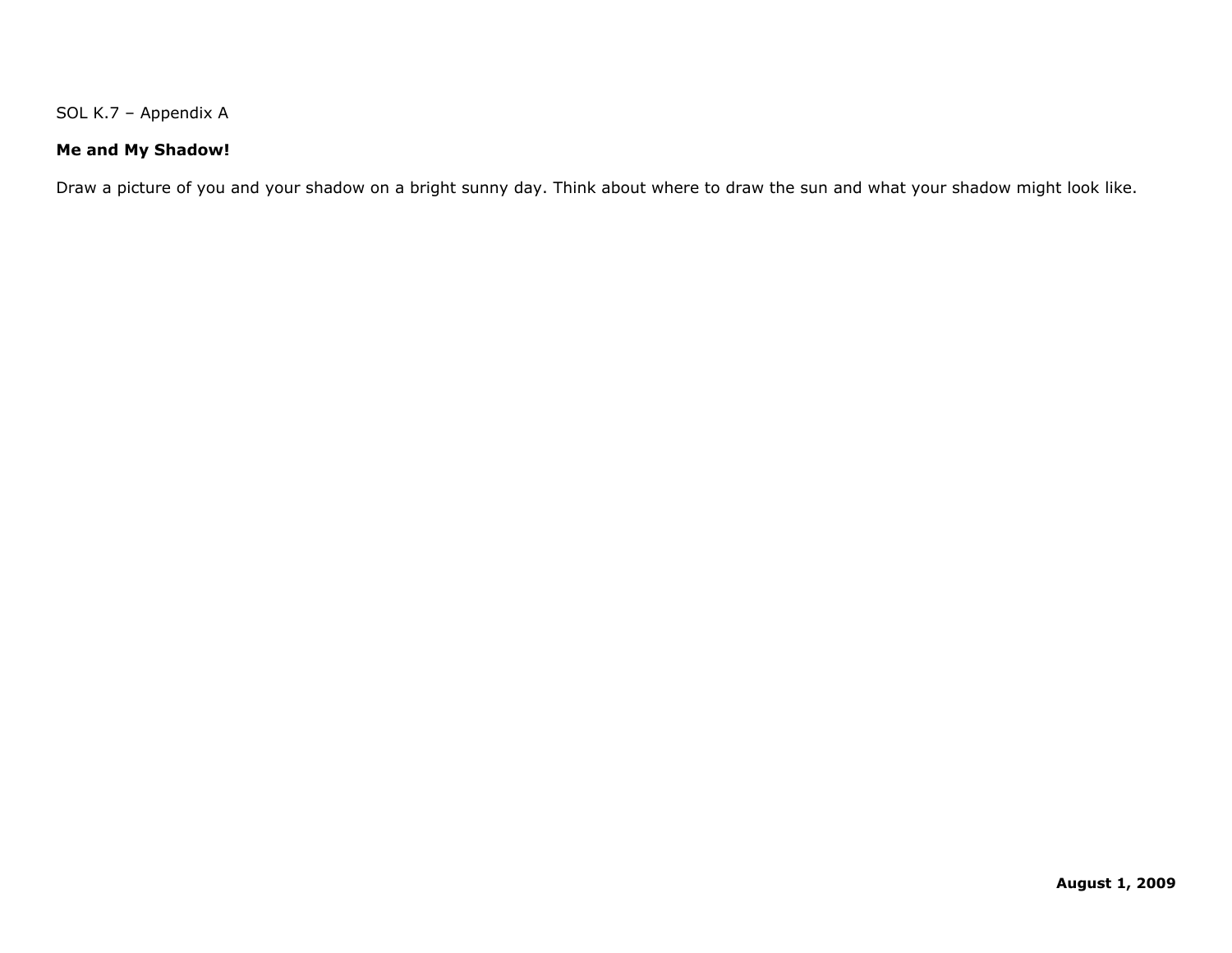## **Earth Science: Patterns, Cycles, and Change: Meteorology**

#### **GRADE:** Kindergarten **CONCEPT:** CHANGE and CONSTANCY: Cycles **ENDURING UNDERSTANDING:** Cycles organize change, which can lead to predictable outcomes.

| <b>Essential Understandings</b>                                                                                                                  | <b>Assessment Samples - SOL/Blooms</b>                                                                                                                                                                                                                                                                                                     | <b>Vocabulary</b>                            |
|--------------------------------------------------------------------------------------------------------------------------------------------------|--------------------------------------------------------------------------------------------------------------------------------------------------------------------------------------------------------------------------------------------------------------------------------------------------------------------------------------------|----------------------------------------------|
| Students should understand:                                                                                                                      | Knowledge/Comprehension Level                                                                                                                                                                                                                                                                                                              | season                                       |
| • One can make simple<br>predictions in weather<br>patterns. On a cloudy, warm<br>day, it may rain. On a cloudy<br>day that is very cold, it may | Draw and label a tree according to each season. This activity also<br>$\bullet$<br>incorporates SOL K.1 b and c.<br>Cut out magazine pictures that might show what individual people look like<br>as children, as young adults, and as older people. Have students tell about<br>these changes. This activity also incorporates SOL K.1 a. | change<br>fall<br>winter<br>spring<br>summer |
| snow. On a clear day there<br>most likely will be no rain or                                                                                     | <b>Application/Analysis Level</b>                                                                                                                                                                                                                                                                                                          |                                              |
| snow.<br>• As animals and plants grow,<br>they get larger according to a                                                                         | Using a Venn diagram, have students compare and contrast between what<br>they looked like as a baby, including their size, and what they look like now.<br>This activity also incorporates SOL K.1 c.                                                                                                                                      |                                              |
| pattern.<br>Natural objects such as leaves,<br>seeds, and cones have                                                                             | Have a student use the day's weather and a weather map to predict what<br>the weather might be tomorrow. Record his/her ideas and ask for reasoning<br>for the predictions. This activity also incorporates SOL K.1 i.                                                                                                                     |                                              |
| patterns we can see.<br>• Home and school routines<br>frequently follow a pattern.                                                               | Compare the weather in two different places of the world. List similarities<br>and differences.                                                                                                                                                                                                                                            |                                              |
|                                                                                                                                                  | <b>Synthesis/Evaluation Level</b>                                                                                                                                                                                                                                                                                                          |                                              |
|                                                                                                                                                  | • Have students create their own type of animal and describe how the animal<br>will grow and change over time. This activity also incorporates SOL K.1 b<br>and i.                                                                                                                                                                         |                                              |

**SOL: K.8** The student will investigate and understand simple patterns in his/her daily life. Key concepts include:

- (a) Weather observations;
- (b) Shapes and forms of many common natural objects, including seeds, cones, and leaves;
- (c) Animal and plant growth; and
- (d) Home and school routines.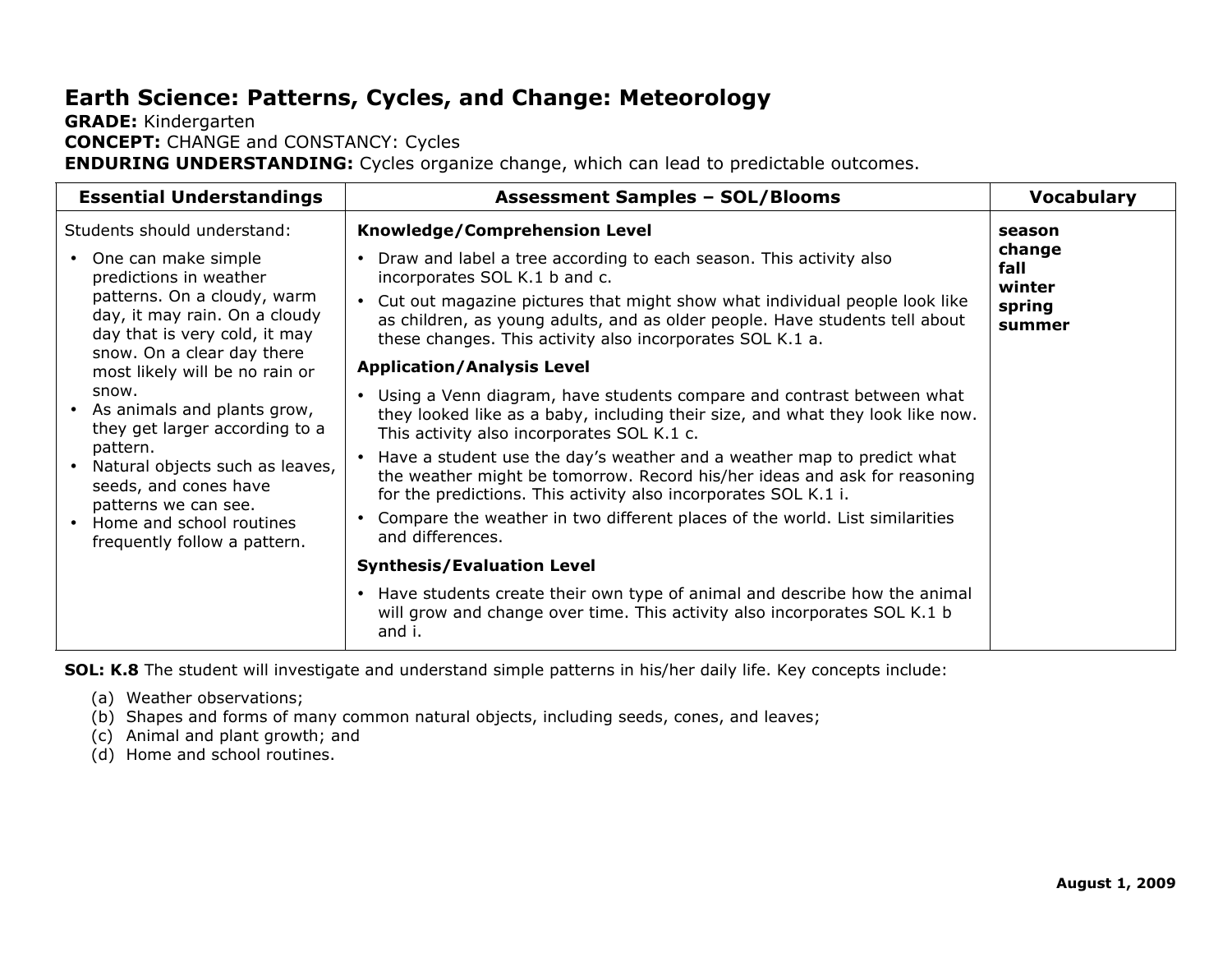## **Earth Science: Earth Patterns, Cycles, and Change**

#### **GRADE:** Kindergarten **CONCEPT:** CHANGE and CONSTANCY: Cycles **ENDURING UNDERSTANDING:** Cycles organize change, which can lead to predictable outcomes.

| Students should understand:<br>Knowledge/Comprehension Level<br>natural                                                                                                                                                                                                                                                                                                                                                                                                                                                                                                                                                                                                                                                                                                                                                                                                            | <b>Essential Understandings</b> | <b>Vocabulary</b> |
|------------------------------------------------------------------------------------------------------------------------------------------------------------------------------------------------------------------------------------------------------------------------------------------------------------------------------------------------------------------------------------------------------------------------------------------------------------------------------------------------------------------------------------------------------------------------------------------------------------------------------------------------------------------------------------------------------------------------------------------------------------------------------------------------------------------------------------------------------------------------------------|---------------------------------|-------------------|
| human-made<br>Student should be able to explain or draw the basic life process of butterfly<br>• Change occurs over time.<br>rate<br>(other examples could be a fish, plant, frog, etc). This activity also<br>• Change can be fast or slow<br>depending upon the object<br>incorporates SOL K.1 c.<br>and conditions.<br><b>Application/Analysis Level</b><br>• As people grow they change.<br>• Not all things change at a rate<br>Look at a bean seed and a human picture. Compare and contrast each life<br>cycle. Is it fast or slow? What changes did you notice? This activity also<br>that can be observed easily.<br>incorporates SOL K.1 a and c.<br>Many changes can be<br>measured.<br><b>Synthesis/Evaluation Level</b><br>Pose the questions:<br>o What might happen if our plants did not grow?<br>o What would happen if nothing changed?<br>o Defend your answer. |                                 |                   |

**SOL: K.9** The student will investigate and understand that change occurs over time and rates may be fast or slow.

- (a) Natural and human-made things may change over time; and
- (b) Changes can be noted and measured.